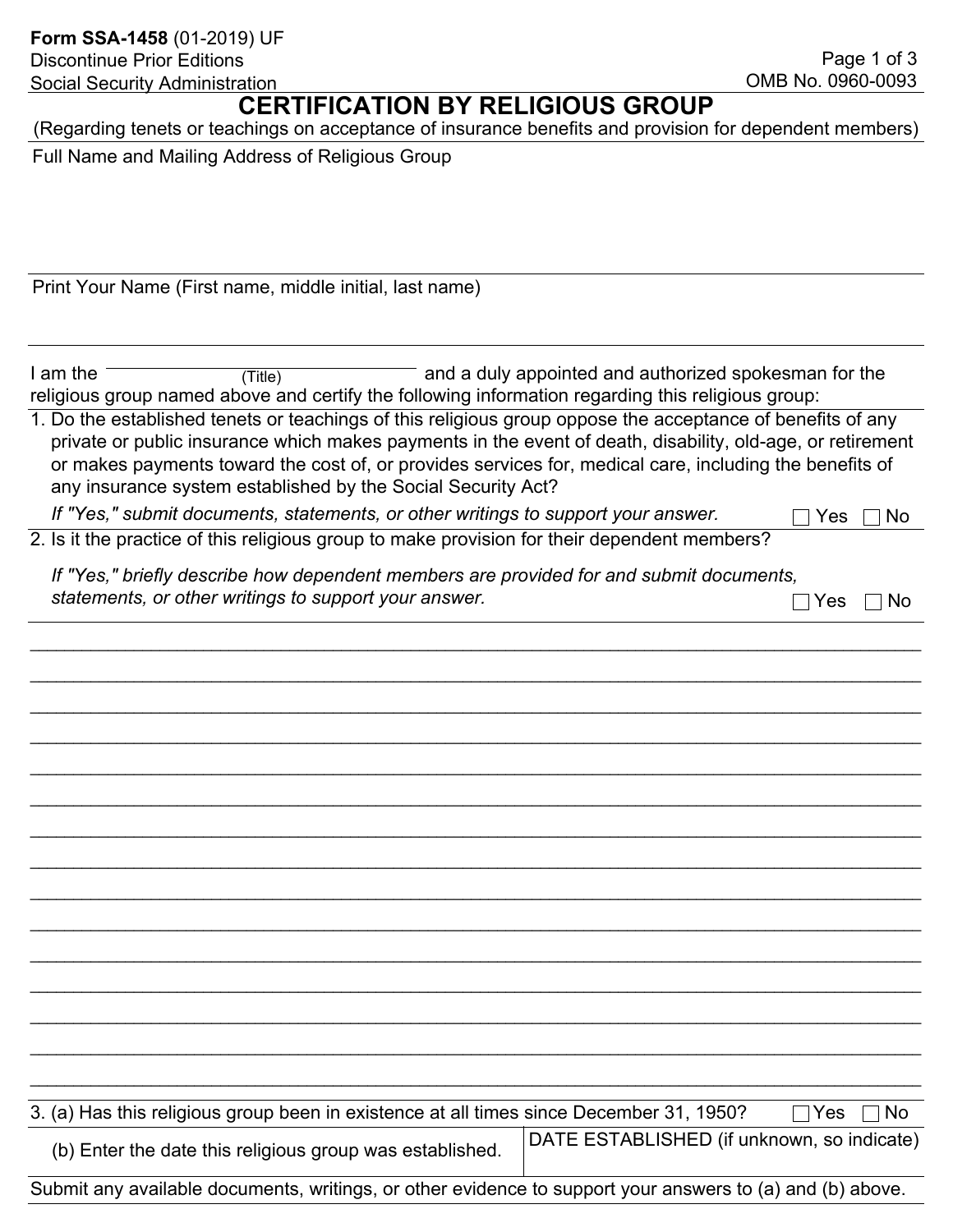| Form SSA-1458 (01-2019)                                                                                                                                                                                                                                                                            |                                            | Page 2 of 3 |
|----------------------------------------------------------------------------------------------------------------------------------------------------------------------------------------------------------------------------------------------------------------------------------------------------|--------------------------------------------|-------------|
| Answer 4 only if this religious group was established after December 31, 1950.                                                                                                                                                                                                                     |                                            |             |
| 4. (a) Is this religious group a division or offshoot of another religious group with similar tenets and<br>teachings?                                                                                                                                                                             |                                            |             |
| If "Yes," answer (b), (c), and (d) below. If "No," go on to item 5.                                                                                                                                                                                                                                | $\sqcap$ Yes                               | No          |
| (b) Enter the full name of the group of which this group is a division or offshoot.                                                                                                                                                                                                                |                                            |             |
|                                                                                                                                                                                                                                                                                                    |                                            |             |
|                                                                                                                                                                                                                                                                                                    |                                            |             |
| (c) Enter the date the religious group in (b) above was<br>established                                                                                                                                                                                                                             | DATE ESTABLISHED (if unknown, so indicate) |             |
| (d) Are the tenets, teachings and practices of the religious group in (b) above identical to those described<br>in items 1 and 2 above?                                                                                                                                                            |                                            |             |
| If "No," explain the differences.                                                                                                                                                                                                                                                                  | $\sqcap$ Yes                               | No          |
|                                                                                                                                                                                                                                                                                                    |                                            |             |
|                                                                                                                                                                                                                                                                                                    |                                            |             |
|                                                                                                                                                                                                                                                                                                    |                                            |             |
|                                                                                                                                                                                                                                                                                                    |                                            |             |
|                                                                                                                                                                                                                                                                                                    |                                            |             |
|                                                                                                                                                                                                                                                                                                    |                                            |             |
|                                                                                                                                                                                                                                                                                                    |                                            |             |
|                                                                                                                                                                                                                                                                                                    |                                            |             |
| 5. Have the tenets, teachings and practices of this religious group (and, if applicable, the group of which it is<br>a division or offshoot) been the same as shown in items 1, 2, and 4 above at all times since December<br>31, 1950, or if later, the date the religious group was established? |                                            |             |
| If "No," explain any changes and indicate when changes took place.                                                                                                                                                                                                                                 | $\Box$ Yes                                 | $\Box$ No   |
|                                                                                                                                                                                                                                                                                                    |                                            |             |
|                                                                                                                                                                                                                                                                                                    |                                            |             |
|                                                                                                                                                                                                                                                                                                    |                                            |             |
|                                                                                                                                                                                                                                                                                                    |                                            |             |
|                                                                                                                                                                                                                                                                                                    |                                            |             |
|                                                                                                                                                                                                                                                                                                    |                                            |             |
|                                                                                                                                                                                                                                                                                                    |                                            |             |
|                                                                                                                                                                                                                                                                                                    |                                            |             |
|                                                                                                                                                                                                                                                                                                    |                                            |             |

<sup>6.</sup> I understand that it is the obligation of the group spokesman to notify the Social Security Administration in the event there is any change in the tenets, teachings and practices of this religious group as indicated above.